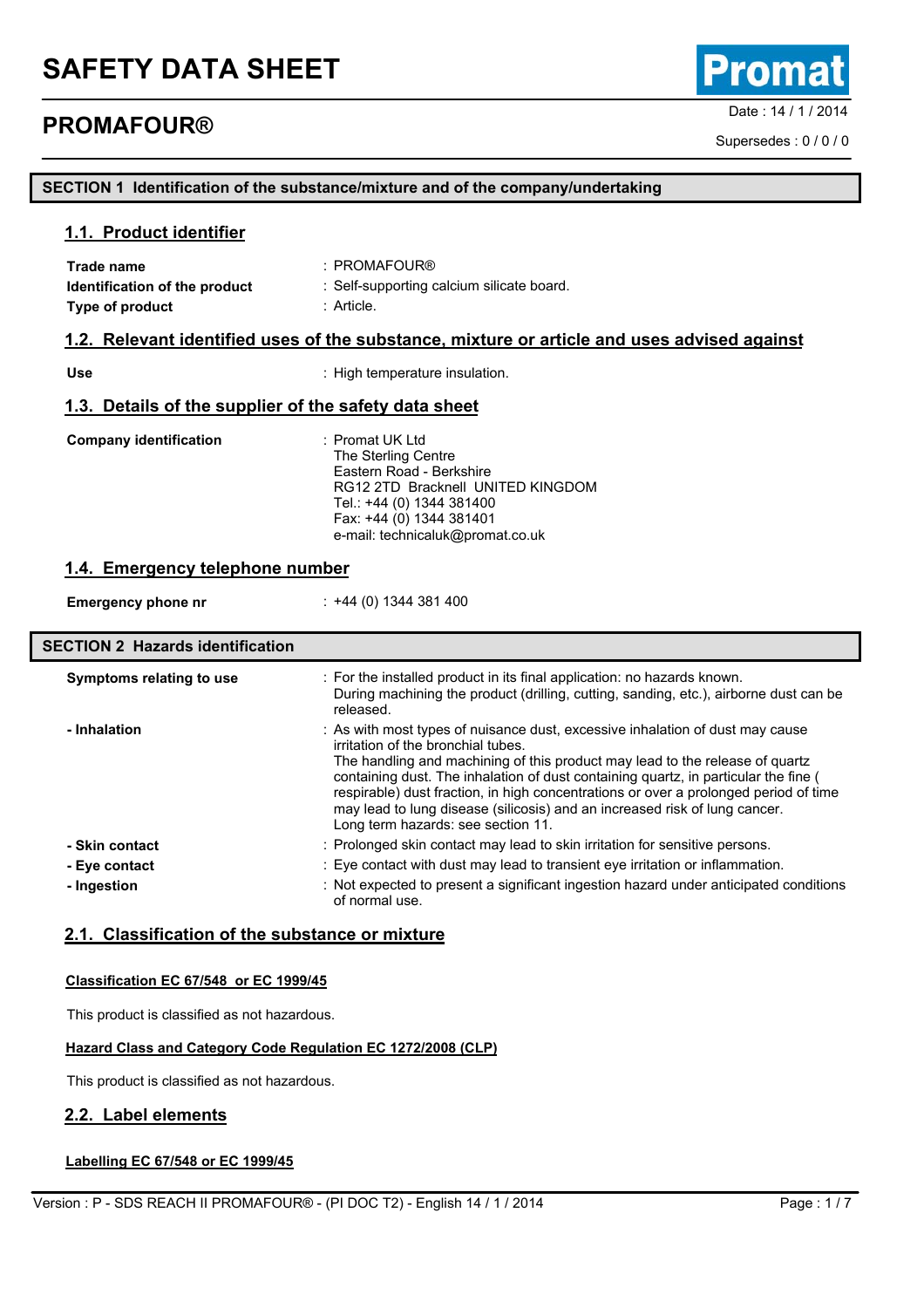# **Date : 14/1/2014 PROMAFOUR® PROMAFOUR®**

oma

Supersedes : 0 / 0 / 0

## **SECTION 2 Hazards identification (continued)**

No labelling required.

### **Labelling Regulation EC 1272/2008 (CLP)**

No labelling required.

### **2.3. Other hazards**

None under normal conditions.

### **SECTION 3 Composition/information on ingredients**

| <b>Components</b>                    | $\therefore$ This article is classified as not hazardous. | This product is a manufactured article, not a substance nor a preparation. |           |          |                  |                           |
|--------------------------------------|-----------------------------------------------------------|----------------------------------------------------------------------------|-----------|----------|------------------|---------------------------|
| Substance name                       | Contents                                                  | <b>CAS No</b>                                                              | EC No     | Annex No | <b>Ref REACH</b> | <b>Classification</b>     |
| Wollastonite                         | $\cdot$<br>$\blacksquare$                                 | 13983-17-0                                                                 | 237-772-5 | -----    | -----            | Not classified. (DSD/DPD) |
|                                      |                                                           |                                                                            |           |          |                  | Not classified. (GHS)     |
| <b>Cellulose fibers</b>              |                                                           | 65996-61-4                                                                 | 265-995-8 | -----    | $- - - - -$      | Not classified. (DSD/DPD) |
|                                      |                                                           |                                                                            |           |          |                  | Undefined. (GHS)          |
| Quartz (SiO2)                        |                                                           | 14808-60-7                                                                 | 238-878-4 | -----    | $- - - - -$      | Not classified. (DSD/DPD) |
|                                      |                                                           |                                                                            |           |          |                  | Not classified. (GHS)     |
| Crystalline calcium silicate hydrate | ٠<br>×                                                    | 1344-95-2                                                                  | 215-710-8 | -----    | $- - - - -$      | Not classified. (DSD/DPD) |
|                                      |                                                           |                                                                            |           |          |                  | Undefined. (GHS)          |
| <b>Vermiculite</b>                   | ٠                                                         | 1318-00-9                                                                  | -----     | ----     | -----            | Not classified. (DSD/DPD) |
|                                      |                                                           |                                                                            |           |          |                  | Not classified. (GHS)     |

### **SECTION 4 First aid measures**

### **4.1. Description of first aid measures**

| <b>First aid measures</b> |                                                                                                                                                                 |
|---------------------------|-----------------------------------------------------------------------------------------------------------------------------------------------------------------|
| - Inhalation              | : Remove to fresh air and drink water.                                                                                                                          |
| - Skin contact            | : Rinse the skin with water.                                                                                                                                    |
| - Eye contact             | : Do not rub the eye. Rinse the eye out with plenty of clean water for at least 15<br>minutes. If eye irritation or inflammation persists, seek medical advice. |
| - Ingestion               | : Drink water.                                                                                                                                                  |
|                           |                                                                                                                                                                 |

### **4.2. Most important symptoms and effects, both acute and delayed**

See sections 7 and 8.

## **4.3. Indication of any immediate medical attention and special treatment needed**

No data available.

## **SECTION 5 Fire-fighting measures**

## **5.1. Extinguishing media**

**Suitable extinguishing media** : All extinguishing media can be used.

## **5.2. Special hazards arising from the substance or mixture**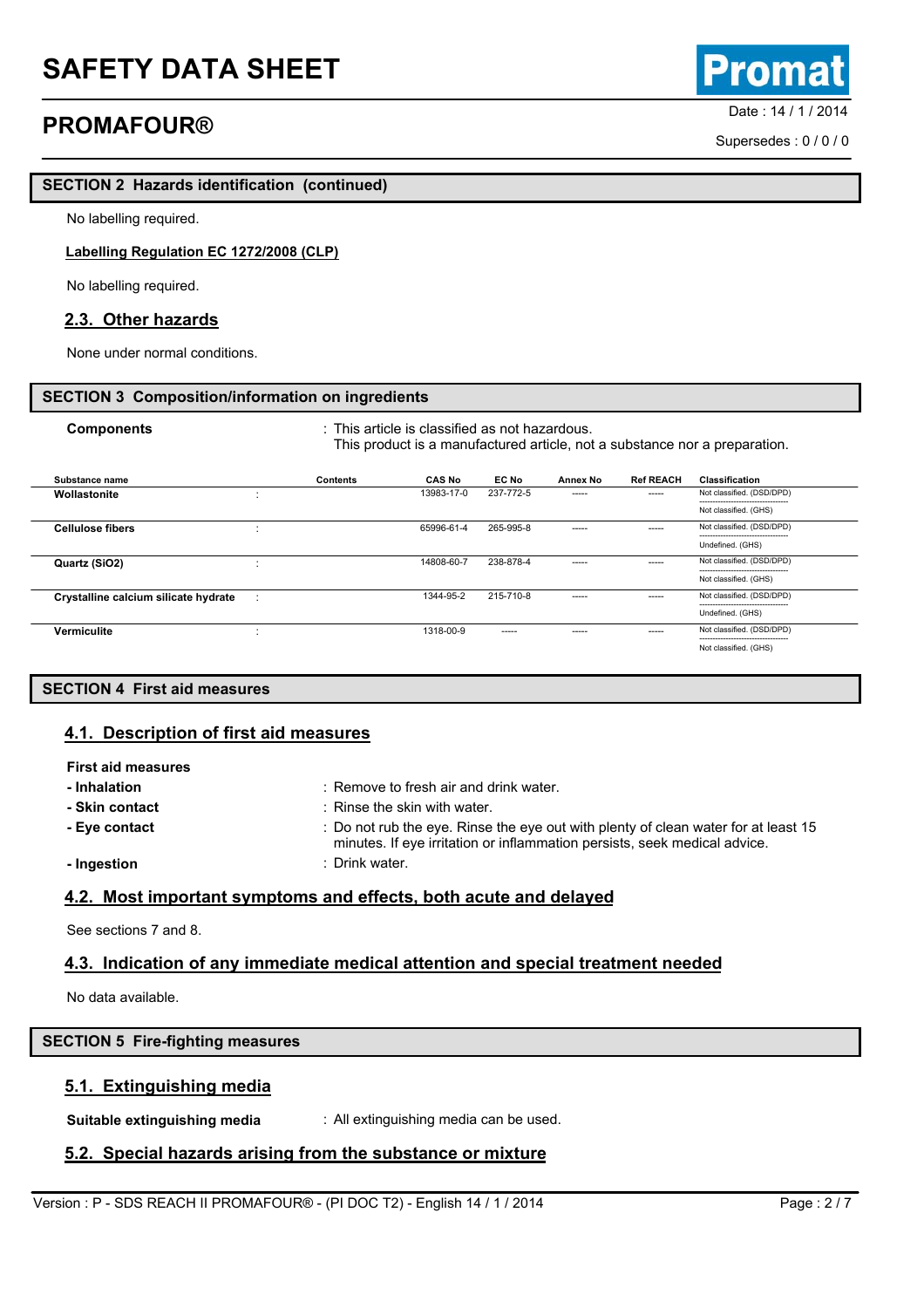**SECTION 5 Fire-fighting measures (continued)**

# **PROMAFOUR® PROMAFOUR®**

Nothing to report.

Supersedes : 0 / 0 / 0

| 5.3. Advice for fire-fighters                                            |                                                                                                                                                                                |  |  |
|--------------------------------------------------------------------------|--------------------------------------------------------------------------------------------------------------------------------------------------------------------------------|--|--|
| <b>Flammable class</b><br><b>Protection against fire</b>                 | : The product is non-combustible.<br>: Do not enter fire area without proper protective equipment, including respiratory<br>protection.                                        |  |  |
| <b>SECTION 6 Accidental release measures</b>                             |                                                                                                                                                                                |  |  |
| 6.1. Personal precautions, protective equipment and emergency procedures |                                                                                                                                                                                |  |  |
| <b>Personal precautions</b>                                              | : Minimize generation of dust. Avoid breathing dusts. Avoid eye and skin contact.<br>Use recommended respiratory protection.                                                   |  |  |
| 6.2. Environmental precautions                                           |                                                                                                                                                                                |  |  |
| <b>Environmental precautions</b>                                         | : Prevent spread of dust.                                                                                                                                                      |  |  |
| 6.3. Methods and material for containment and cleaning up                |                                                                                                                                                                                |  |  |
| Clean up methods                                                         | Methods and material for containment: Use closed containers to avoid dust release.<br>: Shovel up small pieces. Dampen down any dust before putting into appropriate<br>skips. |  |  |

### **6.4. Reference to other sections**

See sections 7 and 8.

### **SECTION 7 Handling and storage**

### **7.1. Precautions for safe handling**

| <b>Personal protection</b>           | : Dust, generated during machining and processing must be exhausted and the<br>regulatory occupational exposure limits (workplace exposure limits in UK) for total<br>and respirable dust and respirable quartz dust must be respected.<br>Use always respiratory protective equipment when exposures are likely or can be<br>foreseen to exceed the Occupational Exposure Limits or Workplace Exposure<br>Limits in UK (refer to local regulations).<br>Collect dust with a vacuum cleaner or soak with water before sweeping up. |
|--------------------------------------|------------------------------------------------------------------------------------------------------------------------------------------------------------------------------------------------------------------------------------------------------------------------------------------------------------------------------------------------------------------------------------------------------------------------------------------------------------------------------------------------------------------------------------|
| <b>Technical protective measures</b> | : Work in a well ventilated area<br>Use tools with appropriate dust exhaust equipment.                                                                                                                                                                                                                                                                                                                                                                                                                                             |

## **7.2. Conditions for safe storage, including any incompatibilities**

**Storage** : Store in dry, covered and frost proof area.

## **7.3. Specific end use(s)**

Fire protection in buildings. High temperature insulation.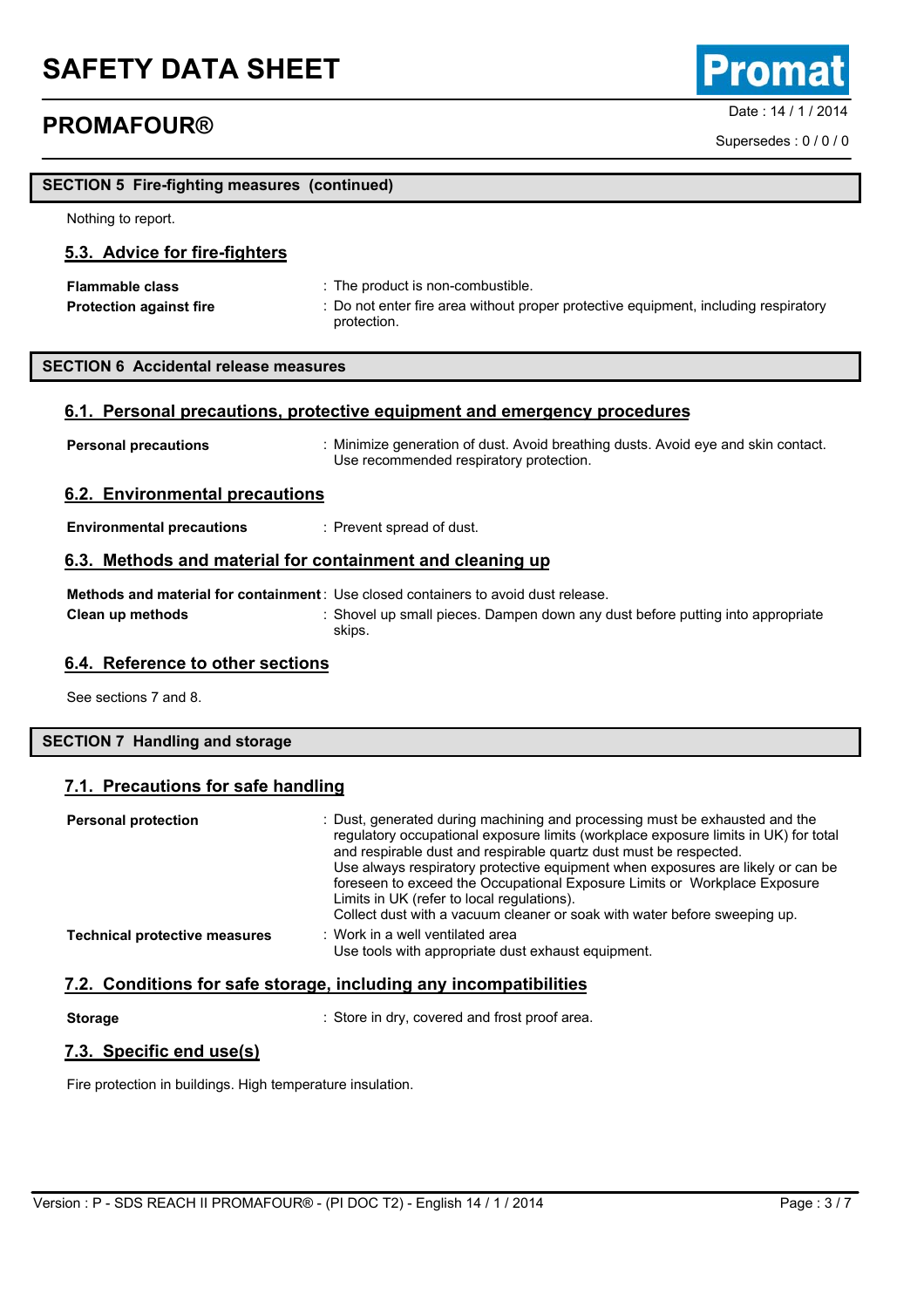# Date : 14 / 1 / 2014 **PROMAFOUR®**

Promat

Supersedes : 0 / 0 / 0

## **SECTION 8 Exposure controls/personal protection**

### **8.1 Control parameters**

| <b>Occupational Exposure Limits</b><br>(UK: Workplace Exposure Limits) | : When machining boards (drilling, cutting, sanding, etc.), respect Occupational<br>Exposure Limits (OEL) or Workplace Exposure Limits (WEL in the UK) for inhalable<br>and respirable dust and for respirable quartz dust.<br>Check the latest Occupational Exposure Limits (OEL) or Workplace Exposure<br>Limits (WEL in the UK) for airborne contaminants that are applicable in your<br>country.<br>Typical Occupational Exposure Limits or Workplace Exposure Limits in the UK (<br>8hrs TWA) and Ireland on the date of issue of this document are: |
|------------------------------------------------------------------------|-----------------------------------------------------------------------------------------------------------------------------------------------------------------------------------------------------------------------------------------------------------------------------------------------------------------------------------------------------------------------------------------------------------------------------------------------------------------------------------------------------------------------------------------------------------|
| Control parameters for airborn<br>contaminants                         | : - Quartz dust (CAS number: $14808 - 60 - 7$ ):<br>- Respirable: $0.1 \text{ mg/m}^3$ (UK) - $0.05 \text{ mg/m}^3$ (IE)<br>- Particles not otherwise classified or regulated (nuisance dust)<br>- Inhalable: $10 \text{ mg/m}^3$ .<br>- Respirable: 4 mg/m <sup>3</sup> .                                                                                                                                                                                                                                                                                |

**8.2 Occupational exposure controls**

| 8.2.1 General protection controls     |                                                                                                                                                                                                                                                                                                                                         |
|---------------------------------------|-----------------------------------------------------------------------------------------------------------------------------------------------------------------------------------------------------------------------------------------------------------------------------------------------------------------------------------------|
| - Industrial hygiene                  | : Ensure vacuum dust exhaust with correct filter when using motorised machining<br>tools.                                                                                                                                                                                                                                               |
| 8.2.2. Individual protection controls |                                                                                                                                                                                                                                                                                                                                         |
| - Respiratory protection              | : Avoid breathing dusts.<br>Use appropriate respiratory equipment when exposures are likely or can be<br>foreseen to exceed the Occupational Exposure Limits or Workplace Exposure<br>Limits for the UK (e.g. for exposures up to 10 times the OEL (WEL) use at least a<br>P2 type duct mask. For higher exposure, use a P3 type mask). |
| - Skin protection                     | : Avoid contact with skin.<br>Use working clothes and gloves to protect against mechanical injury and direct skin<br>contact.                                                                                                                                                                                                           |
| - Eye protection                      | : Avoid contact with eyes.<br>Use safety glasses whenever tools are used and dusts are produced.                                                                                                                                                                                                                                        |
| - Ingestion                           | : When using, do not eat, drink or smoke.                                                                                                                                                                                                                                                                                               |

### **SECTION 9 Physical and chemical properties**

| • Appearance              | : Board (solid)                                                                                                                                                                  |
|---------------------------|----------------------------------------------------------------------------------------------------------------------------------------------------------------------------------|
| • Physical state at 20 °C | : Solid.                                                                                                                                                                         |
| • Colour                  | : White-beige                                                                                                                                                                    |
| • Odour                   | $:$ None.                                                                                                                                                                        |
| • pH value                | $: 10 - 11$                                                                                                                                                                      |
| • Flammability            | : Non flammable.                                                                                                                                                                 |
| • Density                 | $:$ ca. 950 kg/m3                                                                                                                                                                |
| • Solubility in water     | : Insoluble.                                                                                                                                                                     |
| • Other properties        | : Information on other physical and chemical properties, as listed in the section 9.1 of<br>Annex II of the Commission Regulation EU 453/2010 of 20 May 2010 is not<br>available |

### **SECTION 10 Stability and reactivity**

## **10.1. Reactivity**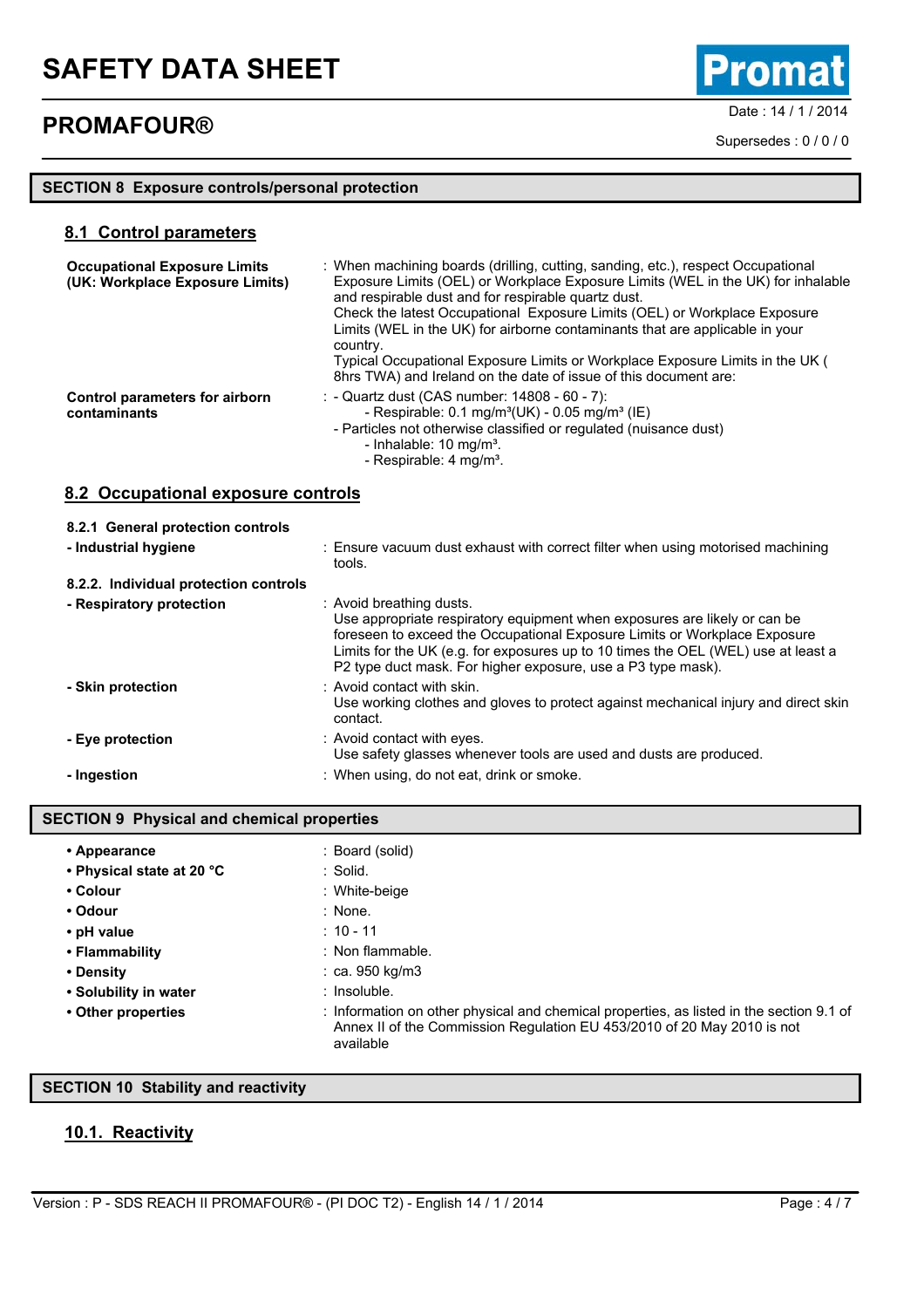# Date : 14 / 1 / 2014 **PROMAFOUR®**

| <b>SECTION 10 Stability and reactivity (continued)</b>    |                                                                                                                                                                                                                                                                                                                                                                                                                                                                                                                                                                                                   |  |
|-----------------------------------------------------------|---------------------------------------------------------------------------------------------------------------------------------------------------------------------------------------------------------------------------------------------------------------------------------------------------------------------------------------------------------------------------------------------------------------------------------------------------------------------------------------------------------------------------------------------------------------------------------------------------|--|
| <b>Stability and reactivity</b>                           | : Stable under normal conditions.                                                                                                                                                                                                                                                                                                                                                                                                                                                                                                                                                                 |  |
| 10.2. Chemical stability                                  |                                                                                                                                                                                                                                                                                                                                                                                                                                                                                                                                                                                                   |  |
| <b>Chemical stability</b>                                 | : Stable under normal conditions of storage, handling and use.                                                                                                                                                                                                                                                                                                                                                                                                                                                                                                                                    |  |
| 10.3. Possibility of hazardous reactions                  |                                                                                                                                                                                                                                                                                                                                                                                                                                                                                                                                                                                                   |  |
| <b>Hazardous reactions</b><br><b>Hazardous properties</b> | : None.<br>: None                                                                                                                                                                                                                                                                                                                                                                                                                                                                                                                                                                                 |  |
| 10.4. Conditions to avoid                                 |                                                                                                                                                                                                                                                                                                                                                                                                                                                                                                                                                                                                   |  |
| <b>Conditions to avoid</b>                                | : None known.                                                                                                                                                                                                                                                                                                                                                                                                                                                                                                                                                                                     |  |
| 10.5. Incompatible materials                              |                                                                                                                                                                                                                                                                                                                                                                                                                                                                                                                                                                                                   |  |
| <b>Materials to avoid</b>                                 | : Strong acids.                                                                                                                                                                                                                                                                                                                                                                                                                                                                                                                                                                                   |  |
| 10.6. Hazardous decomposition products                    |                                                                                                                                                                                                                                                                                                                                                                                                                                                                                                                                                                                                   |  |
| None known.                                               |                                                                                                                                                                                                                                                                                                                                                                                                                                                                                                                                                                                                   |  |
| <b>SECTION 11 Toxicological information</b>               |                                                                                                                                                                                                                                                                                                                                                                                                                                                                                                                                                                                                   |  |
| 11.1. Information on toxicological effects                |                                                                                                                                                                                                                                                                                                                                                                                                                                                                                                                                                                                                   |  |
| <b>Toxicity information</b><br><b>Acute toxicity</b>      | : No data available.<br>: No acute toxicity has been reported, apart from some exceptional cases of<br>transient eye irritation or inflammation, skin irritation or irritation of the mucosae (<br>throat, bronchial tubes) by excessive exposure to dust.                                                                                                                                                                                                                                                                                                                                        |  |
| 11.2 Additional information:                              |                                                                                                                                                                                                                                                                                                                                                                                                                                                                                                                                                                                                   |  |
| • On product                                              | : The inhalation of quartz containing dust, in particular the fine dust fraction(<br>respirable size), in high concentrations or over repeated or prolonged periods of<br>time can be hazardous to health and may lead to chronic lung disease and an<br>increased risk of lung cancer. This risk will be minimal if correct working practices<br>are observed and applied. (Refer to Section 8). However, for this product, with<br>exposure assessments performed by accredited European laboratories using<br>reference workplace monitoring methods, any quartz levels in the respirable dust |  |

were below the detection limit.

is carcinogenic to humans(Group 1)."

According to the International Agency for Research on Cancer (IARC Monograph Volume 100C - 2012) "Crystalline silica inhaled in the form of quartz or cristobalite

## **SECTION 12 Ecological information**

## **12.1. Toxicity**

No known effects.

## **12.2. Persistence - degradability**



Supersedes : 0 / 0 / 0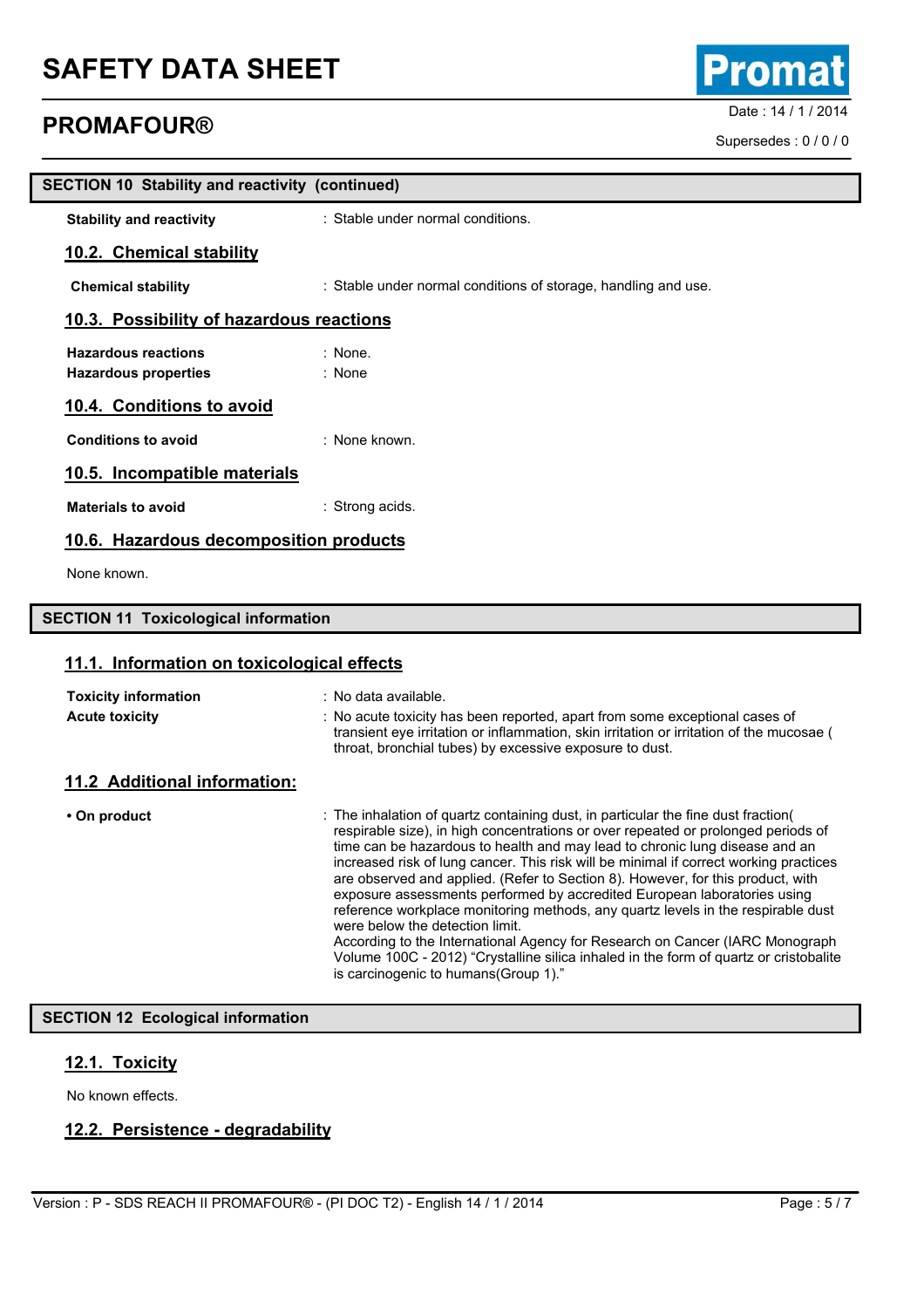## **Date : 14/1/2014 PROMAFOUR® PROMAFOUR®**

**SECTION 12 Ecological information (continued)**

No data available.

### **12.3. Bioaccumulative potential**

No data available.

### **12.4. Mobility in soil**

No data available.

### **12.5. Results of PBT and vPvB assessment**

No data available.

### **12.6. Other adverse effects**

No information available. **Ecological effects information** : No data available.

### **SECTION 13 Disposal considerations**

### **13.1. Waste treatment methods**

Handle as construction industry waste.

### **13.2. General**

| <b>Product disposal</b>                                | : Dispose in a safe manner in accordance with local/national regulations. |
|--------------------------------------------------------|---------------------------------------------------------------------------|
| Packaging disposal                                     | : Dispose according to local legislation.                                 |
| <b>EWC (European Waste Catalogue) -</b><br>$N^{\circ}$ | :170107                                                                   |

| <b>SECTION 14 Transport information</b>  |                                                                        |
|------------------------------------------|------------------------------------------------------------------------|
| <b>General information</b>               | : Not classified as dangerous in the meaning of transport regulations. |
| <b>SECTION 15 Regulatory information</b> |                                                                        |
| Symbol(s)                                | : None.                                                                |
| R Phrase(s)                              | : None.                                                                |
| S Phrase(s)                              | : None.                                                                |

#### **SECTION 16 Other information**

#### **Further information** : None.

#### **DISCLAIMER OF LIABILITY**

The information in this SDS was obtained from sources which we believe are reliable. However, the information is provided without any warranty, express or implied, regarding its correctness. The conditions or methods of handling, storage, use or disposal of the product are beyond our control and may be beyond our knowledge. For this and other reasons, we do not assume responsibility and expressly disclaim liability for loss, damage or expense arising out of or in any way connected with the handling, storage, use or disposal of the product. This SDS was prepared and is to be used only for this product. If the product is used as a component in another product, this SDS information may not be applicable.

This data sheet and the information it contains is not intended to supersede any terms or conditions of sale and does not

Supersedes : 0 / 0 / 0